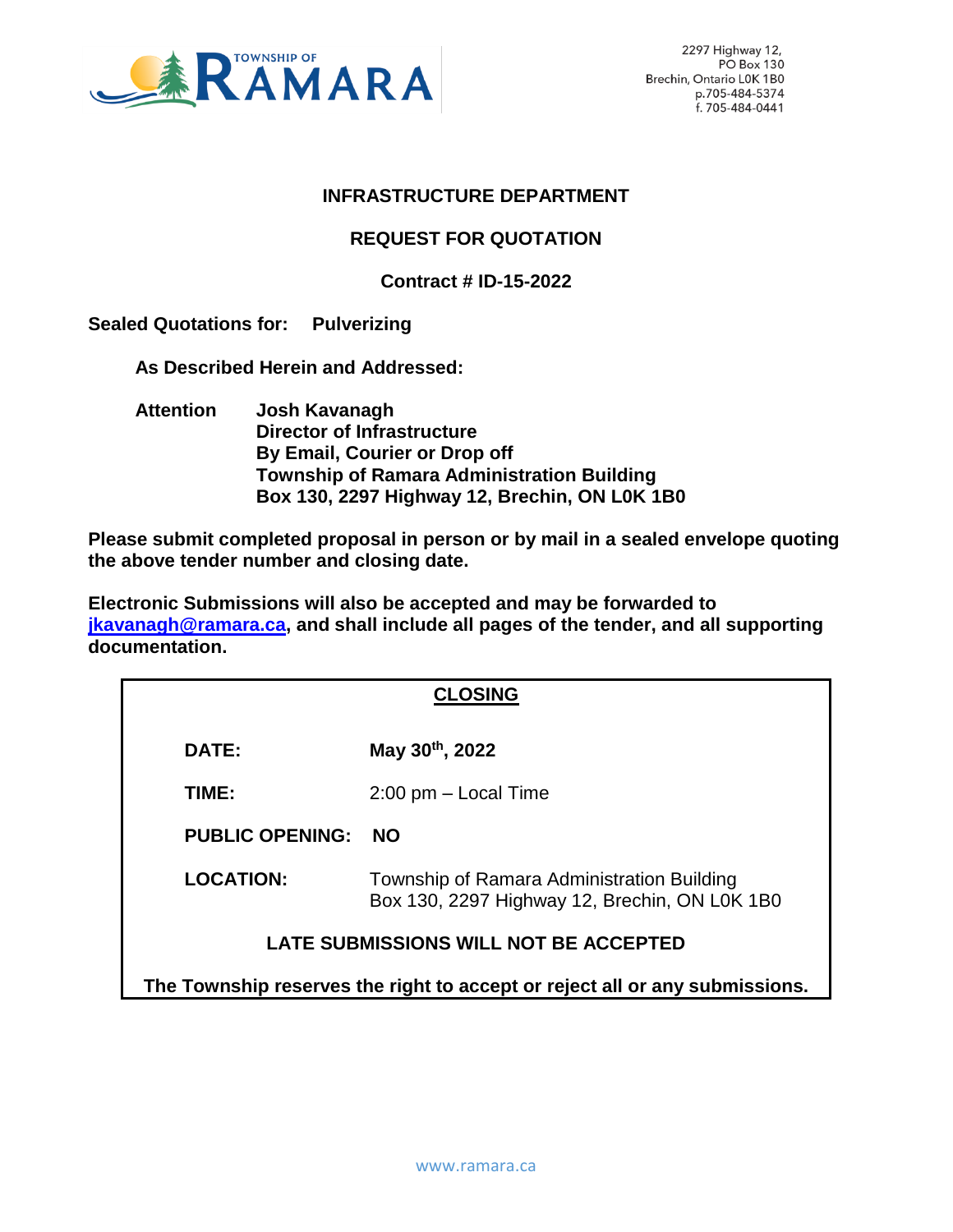# Table of Contents

Item **International Contract Contract Contract Contract Contract Contract Contract Contract Contract Contract Contract Contract Contract Contract Contract Contract Contract Contract Contract Contract Contract Contract Cont** 

| <b>Definitions</b>                           | 3  |
|----------------------------------------------|----|
| Scope                                        | 4  |
| Form of quote                                | 4  |
| <b>Quotation Deposit</b>                     | 4  |
| Freedom of Information                       | 4  |
| <b>Bribery/Fraud</b>                         | 4  |
| <b>Purchasing Preference</b>                 | 4  |
| Insurance                                    | 4  |
| Workplace Safety and Insurance Board         | 5  |
| <b>Traffic Control</b>                       | 6  |
| <b>Underground Locates</b>                   | 6  |
| Accessibility                                | 6  |
| <b>Health and Safety</b>                     | 6  |
| <b>Assignment of Contract</b>                | 8  |
| Specifications                               | 8  |
| Completion                                   | 8  |
| Damage by Vehicles and Other Equipment       | 9  |
| <b>Loading of Motor Vehicles</b>             | 9  |
| <b>Award of Quotation</b>                    | 9  |
| <b>Highway Traffic Act</b>                   | 9  |
| <b>Pricing and Payment</b>                   | 9  |
| Hours of Work                                | 9  |
| <b>Term of Quotation</b>                     | 10 |
| Qualifications                               | 10 |
| Conditions                                   | 10 |
| <b>Submission Format &amp; Contents</b>      | 11 |
| <b>Tender Document Checklist</b>             | 12 |
| <b>Bidder Information Form</b>               | 13 |
| Schedule I – Items and prices                | 14 |
| Schedule II - Ability and experience form    | 15 |
| Declaration of Accessibility Compliance Form | 16 |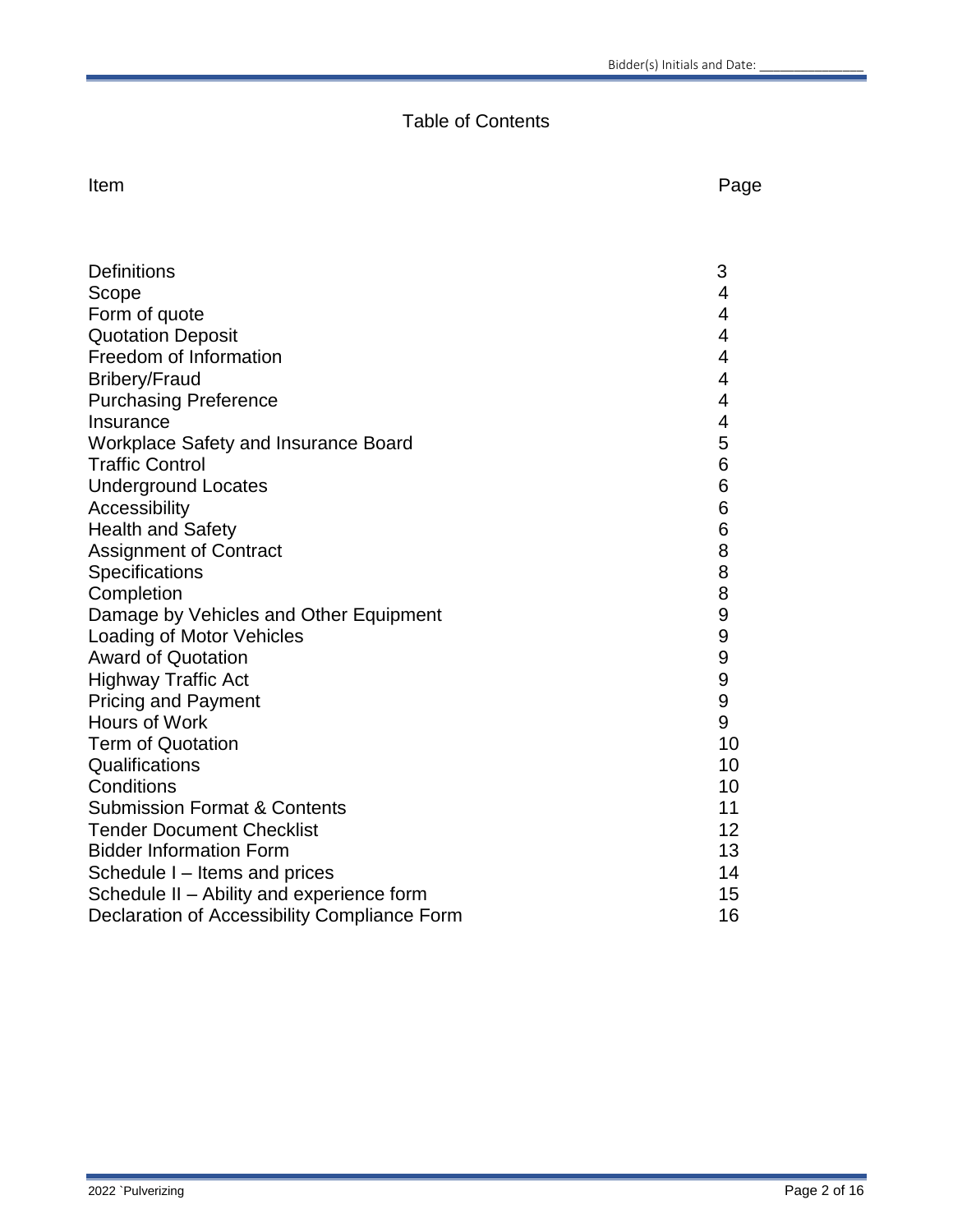# **INSTRUCTIONS TO BIDDERS**

#### **I. DEFINITIONS**

The following definitions apply to the interpretation of the Request for Quotation;

- **1. "Bidder"** means a person or entity that is submitting a tender in response to the Tender Process.
- **2. "Constructor"** means the successful person or company engaged in the construction business.
- **3. "Contract"** means an agreement to be signed between the Owner and a successful bidder pursuant to the tender process.
- **4. "Contractor"** means the successful bidder pursuant to the tender process that has extended a contract.
- **5. "Administrator"** means a person authorized or appointed by the Township to act on behalf of the Owner in any particular capacity.
- **6. "Closing Time"** Time and Date of Tenders has the meaning ascribed thereto in section ii of these instructions to bidders.
- **7. "OPS"** means the current Ontario Provincial Standards published by the Ontario Standards organization.
- **8. "Start Work Order"** means the document in writing, referred to in the tender, form that is issued by the Contract Administrator or the Engineer that authorizes the Contractor to begin the work.
- **9. "Tender"** means the tender documents issued by the Owner in respect of a specific opportunity and also refers to the documents submitted by a bidder in response to this tender process.
- **10."Tender Documents"** means the documents listed in section iii of these Instructions to Bidders.
- **11."Work"** means the work to be performed by a Contractor pursuant to a Contract issued as a result of this tender as described in the Contract Documents and includes, but is not limited to, the work generally described in Section ii of these Instructions to Bidders.
- **12."Director of Infrastructure"** means `the Director of Infrastructure for the Township of Ramara or such other person, partnership or corporation as may be authorized by the Council to act on their behalf in any particular capacity.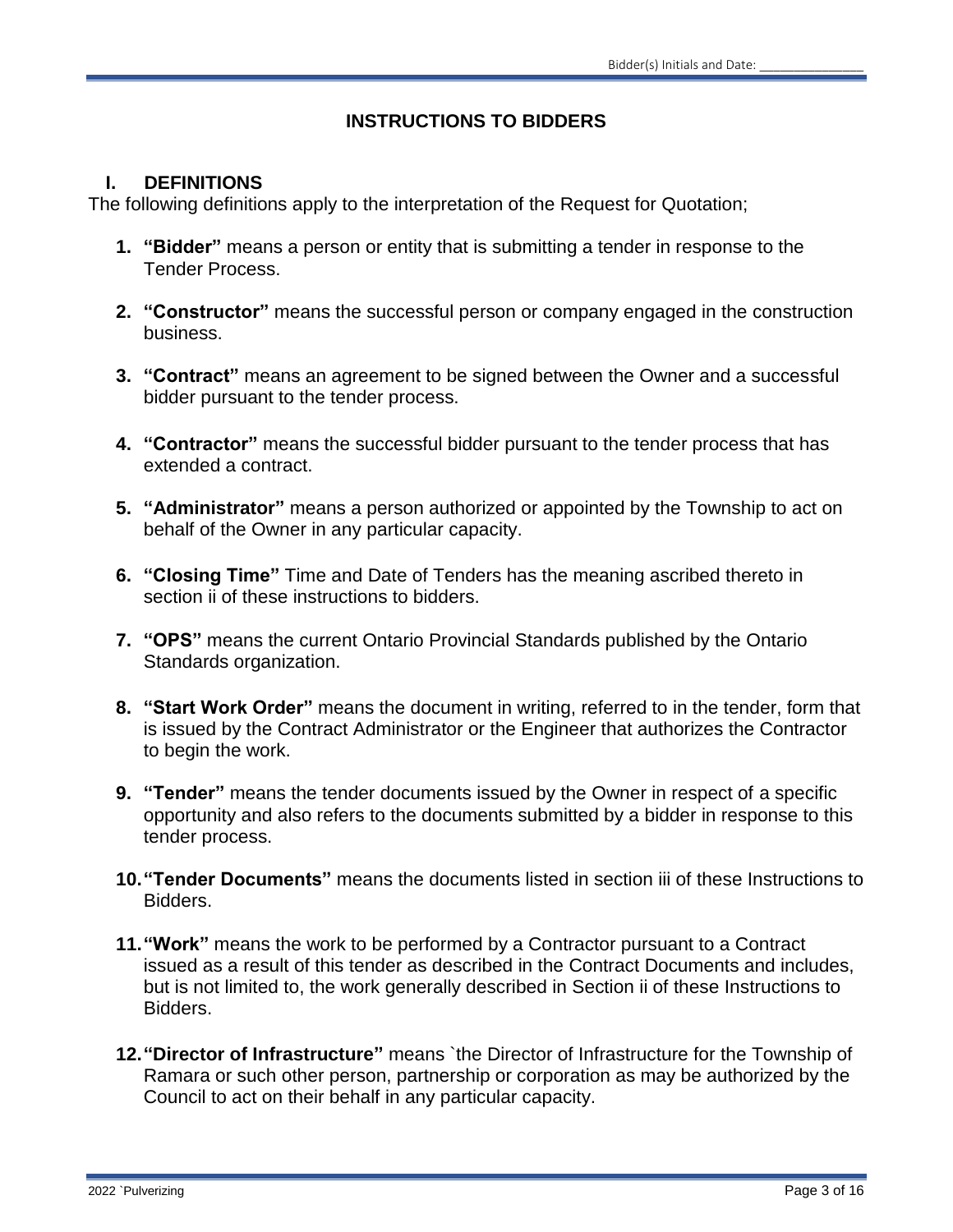#### **ii. GENERAL OVERVIEW**

#### **1. SCOPE**

The Township of Ramara requires the pulverization of approximately 22,400 square meters on five various roads within our Township for the 2022 roads program.

### **2. FORM OF QUOTE**

All quotations must be on the forms provided, clearly marked with "2022 Pulverizing

### **3. QUOTATION DEPOSIT**

The Tenderer agrees to submit a Certified Cheque or Bid Bond in the amount of 10% of the Tender Price with this Tender to the Township. This Certified Cheque or Bid Bond shall be returned no later thank 60 days after date of closing unless this Tender is accepted, in which case, this Certified Cheque or Bid Bond shall be held in safekeeping by the Township until such time as the Township accepts the work and any warranty periods have expired

The Successful Tenderer also agrees to submit to the Township a Performance Bond of said contract in the amount of 100% of the Tender Price upon Township acceptance of the tender.

#### **4. FREEDOM OF INFORMATION**

All submissions to the Township become the property of the Township and such are subject to the *"Municipal Freedom of Information and Protection of Privacy Act."*

#### **5. BRIBERY/FRAUD**

Should any bidder or any of their agents give or offer any gratuity or attempt to bribe any employee of The Township, or to commit fraud, the Township shall be at liberty to cancel the prospective bidder's submission or contract.

#### **6. PUCHASING PREFERENCE**

No preference will be given to any business for goods and/or services provided to the Township

#### **7. INSURANCE**

The Successful bidder(s) shall maintain and pay for Comprehensive General Liability Insurance with an insurer acceptable to the Township. The coverage shall include premises and all operations liability to be performed by the bidder. This insurance coverage shall be subject to limits of not less than **Five Million Dollars**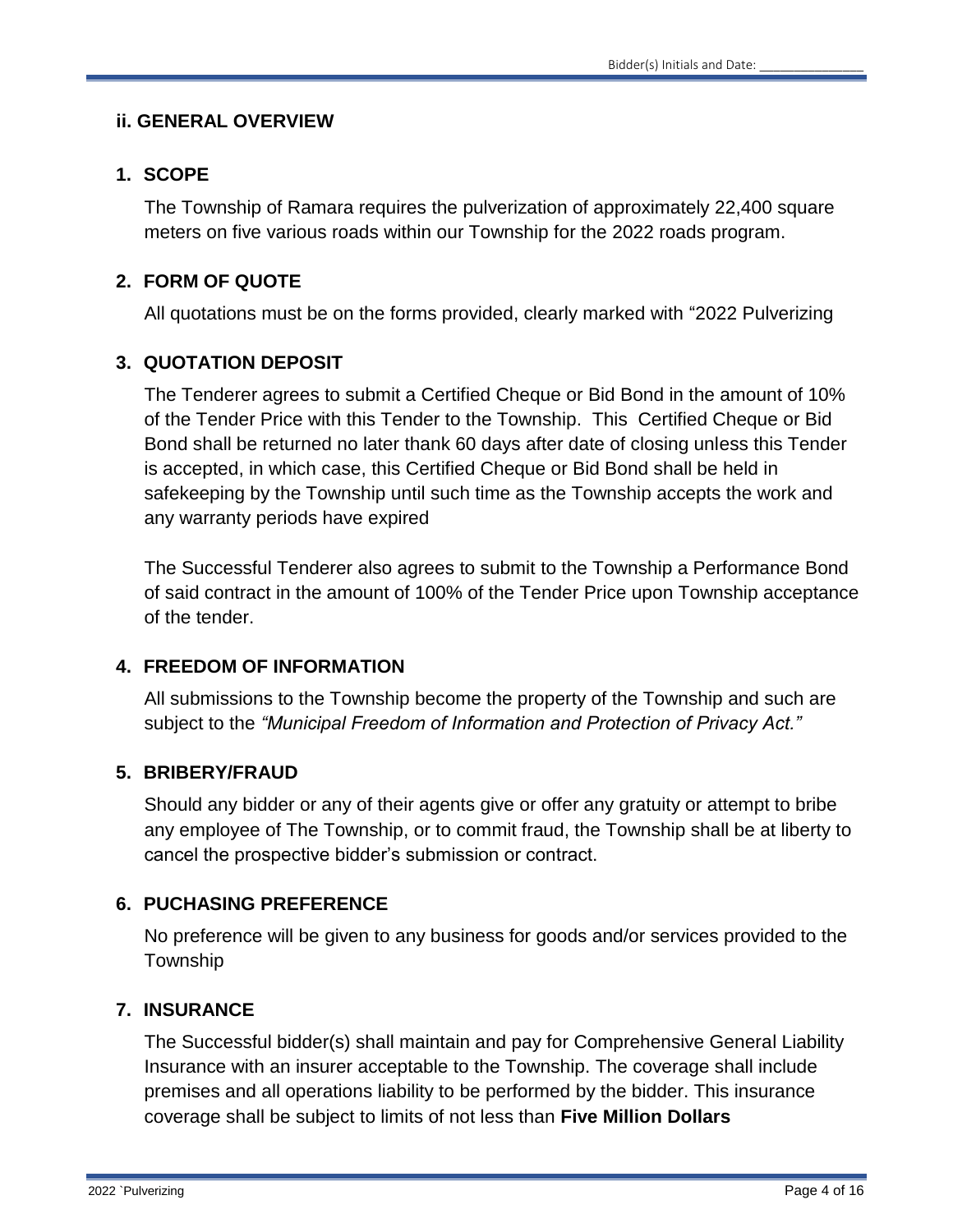**(\$5,000,000.00)** inclusive **per occurrence** for bodily injury, death and damage to property including loss of use thereof for any one occurrence.

The policy shall include **The Corporation of the Township of Ramara** as an additional insured in respect of all operations performed by or on behalf of the Bidder. The Bidder(s) shall be entirely responsible for the cost of any deductible that is maintained in any insurance document.

The Insurance Policy shall not be altered, canceled or allowed to expire or lapse, without thirty (30) days prior written notice to the Township. The Liability Insurance shall not contain any exclusion of limitations in respect of shoring, underpinning, rising or demolition of any building or structure, pile driving, caisson work, collapse of any structure or land from any cause.

Where applicable the bidder(s) shall carry standard automobile and non-owned automobile liability insurance and shall protect them against all liability arising out of the use of owned or leased vehicles, used by the Bidder(s), its employees or agents. The limits of the liability for both owned and non-owned vehicles shall not be less than **Two Million Dollars (\$2,000,000.00)** per occurrence.

# **8. WORKPLACE SAFETY AND INSURANCE BOARD (WSIB)**

The successful bidder(s) shall supply a Certificate from the Workplace Safety and Insurance Board prior to the start of the contract indicating that all of the assessments the bidder(s) or subcontractor(s) is liable to pay under *Worker's Safety Insurance Board Act* or successor legislation have been paid and they are in good standing with the Board.

Effective January 1 2013, Bill 119 legislates that all Contractors and Sub-Contractors categorized under class G: construction, shall have WSIB account and clearance coverage prior to commencing any contract.

Alternatively, if the successful Bidder(s) is an Independent Operator and is not categorized under Class G: Construction, the Bidder(s) shall submit a letter, from the WSIB, confirming that s/he has Independent Operator Status under the WSIB Act for work to be carried out for the Township of Ramara. If the Bidder(s) does not have Independent Operator Status, the Bidder shall;

- I. Complete an Independent Operator Status Questionnaire upon being awarded the contract; and,
- II. Fund all costs associated with any appeal of a determination by WSIB that the Bidder is not an Independent Operator; and,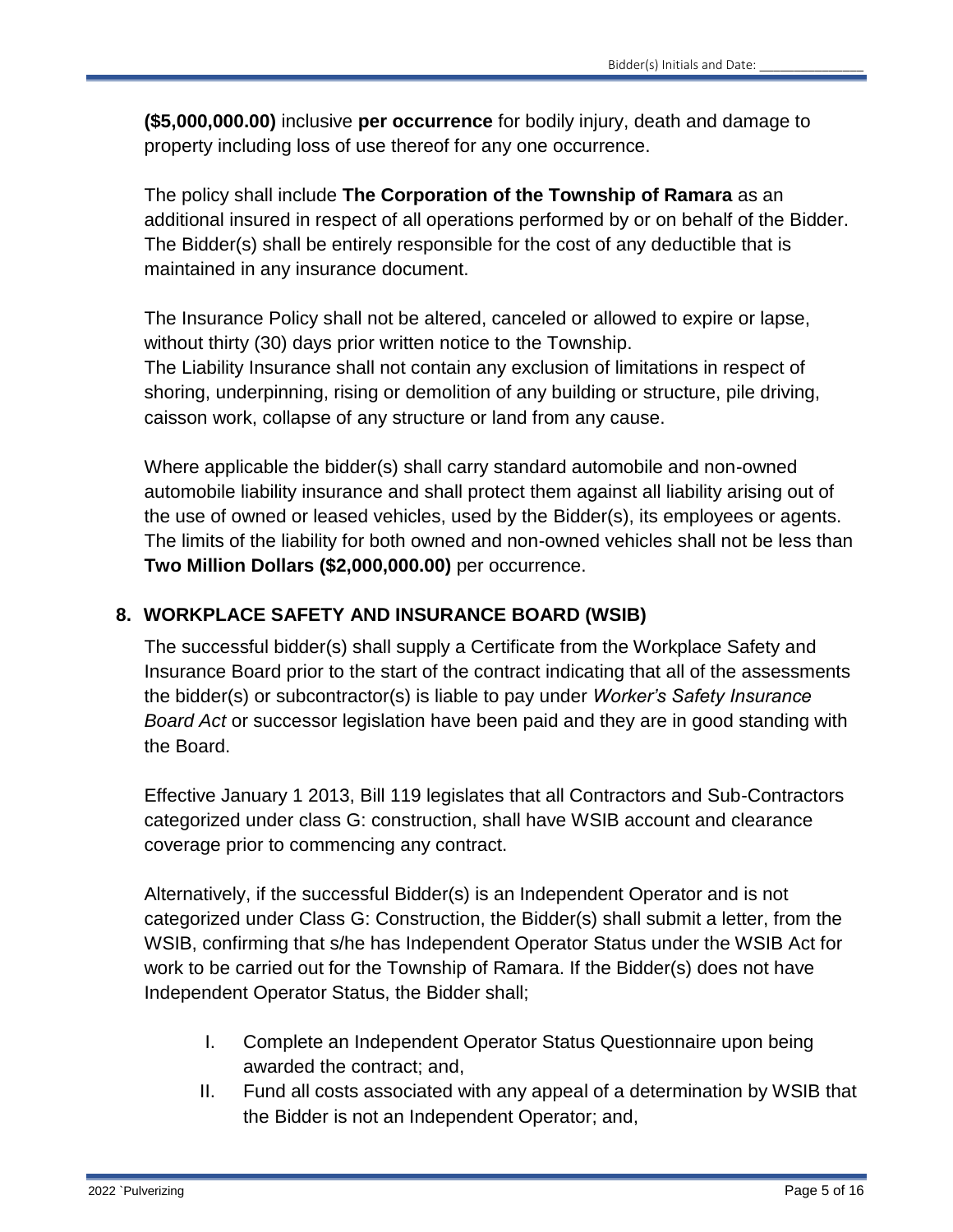III. Provide proof of Employer's Liability Insurance (provided either by WSIB or the Contractor's insurance provider.

The Bidder(s) acknowledges and agrees that the Township is not hiring an employee(s) to perform the work associated with this Tender. As such the Township reserves the right to terminate all Contracts associated with this Tender if all appeals have been exhausted and the bidder(s) are determined by WSIB or court or tribunal of competent jurisdiction to be an employee. Any and all monies to be paid to the bidder(s) shall be returned regardless of the extent of work that has been completed to that point, and all material and documents associated with the Tender, as well as Township property, shall be returned to the Township. The bidder(s) acknowledges and agrees that any work completed to the date the appeal process has been completed, and an unfavorable determination is made will be provided to the Township for free and without any expectation of compensation. The risk associated with completing any work while there is an appeal process underway is entirely born by the bidder(s).

# **9. TRAFFIC CONTROL**

The Contractor will be responsible for all traffic control and will supply all traffic control devices as outlined in OTM Book 7 and the Correct Methods for Traffic Control pamphlet issued by the Construction Safety Association of Ontario, and will comply with, Ministry of Transportation and Township Bylaws,

The Township will provide a grader with a roller to follow the pulveriser will compact and shape the road for moving traffic, Traffic Control will not be required to stay with the grader.

# **10.UNDERGROUND LOCATES**

The Township will organise and supply all required documentation.

# **11.ACCESSIBILTY**

The Bidder(s) shall comply with the provisions of the *Accessibility for Ontarians with Disabilities Act* 2005, S.O. 2005, chapter 11 and the Regulations with regard to provision of the goods and/or services contemplated herein, including, without limitation, section 6 of Ontario Regulation 429/07, Accessibility Standards for Customer Service, as amended. The Bidder(s), when applicable, shall ensure that its employees, agents, volunteers and representatives receive training regarding the provision of the goods and services to person with disabilities. The Bidder(s) acknowledges that the Corporation of the Township of Ramara, in deciding to purchase goods or services through its procurement process, is required to consider the accessibility for persons with disabilities, when applicable and practical to do so.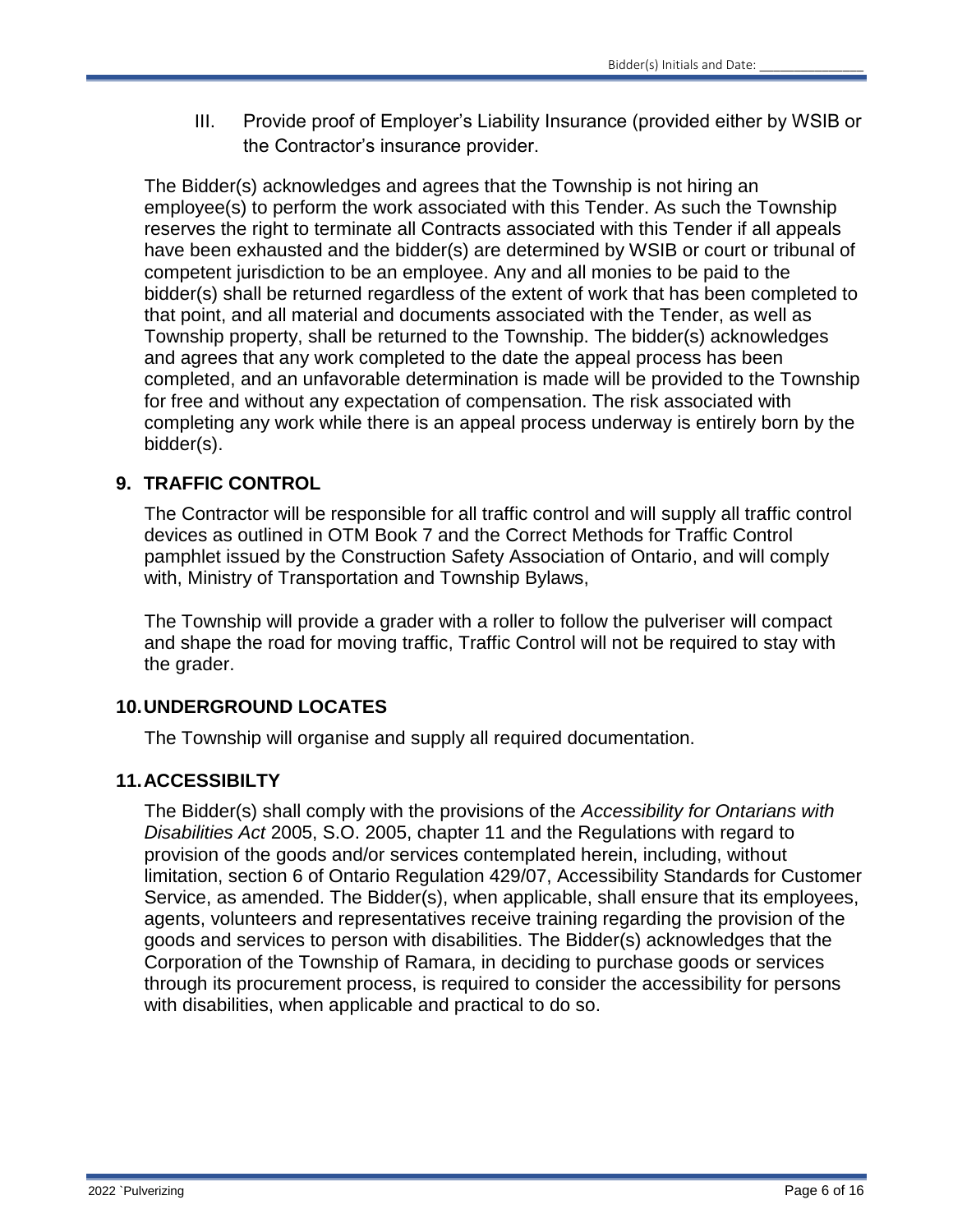#### **12.HEALTH & SAFETY**

All work performed under this contract must be carried out in accordance with the terms and conditions of the Ontario Occupational Health and Safety Act (OHSA or the Act), applicable Regulations, applicable standards, and other applicable legal requirements.

Unless otherwise stated, the successful bidder, for the purposes of the Act, shall be designated as the 'Constructor' for this project. The constructor has complete control of the work on behalf of the Township and is responsible for regulatory compliance and safe work procedures on the job site.

Any requirement for a Notice of Project to be submitted to the Ministry of Labour (MOL) is the sole responsibility of the constructor.

The Constructor further acknowledges and agrees that any breach or breaches of the Occupational Health and Safety Act, applicable Regulations, Standards, Environmental Protection Act, other legal requirements ,and/or their own Health & Safety Policies and Procedures whether by the Constructor or any of its subcontractors may result in:

- The termination of the contract,
- The immediate removal of the Constructor and/or sub-contractor's equipment from the site,
- The forfeiture of all sums owing the constructor/or sub-contractor by the Township Of Ramara

The Constructor's health and safety responsibilities will include the following:

- where hazardous materials, physical agents and/or designated substances are used in the performance of the required work, the successful bidder shall ensure that the requirements of the Occupational Health and Safety Act, applicable Regulations and environmental requirements are complied with,
- ensure workers are aware of the hazardous substances that may be in used at the workplace,
- ensure workers are provided with and wear the appropriate personal protective equipment required for the area when engineering controls aren't practicable,
- demonstrate the establishment and maintenance of health and safety program, with objectives and standards and will provide qualified workers and meet all applicable legislation,
- The Constructor acknowledges that they are familiar with the Occupational Health and Safety Act, applicable Regulations, applicable Standards and other legal requirements that applies to the work being conducted,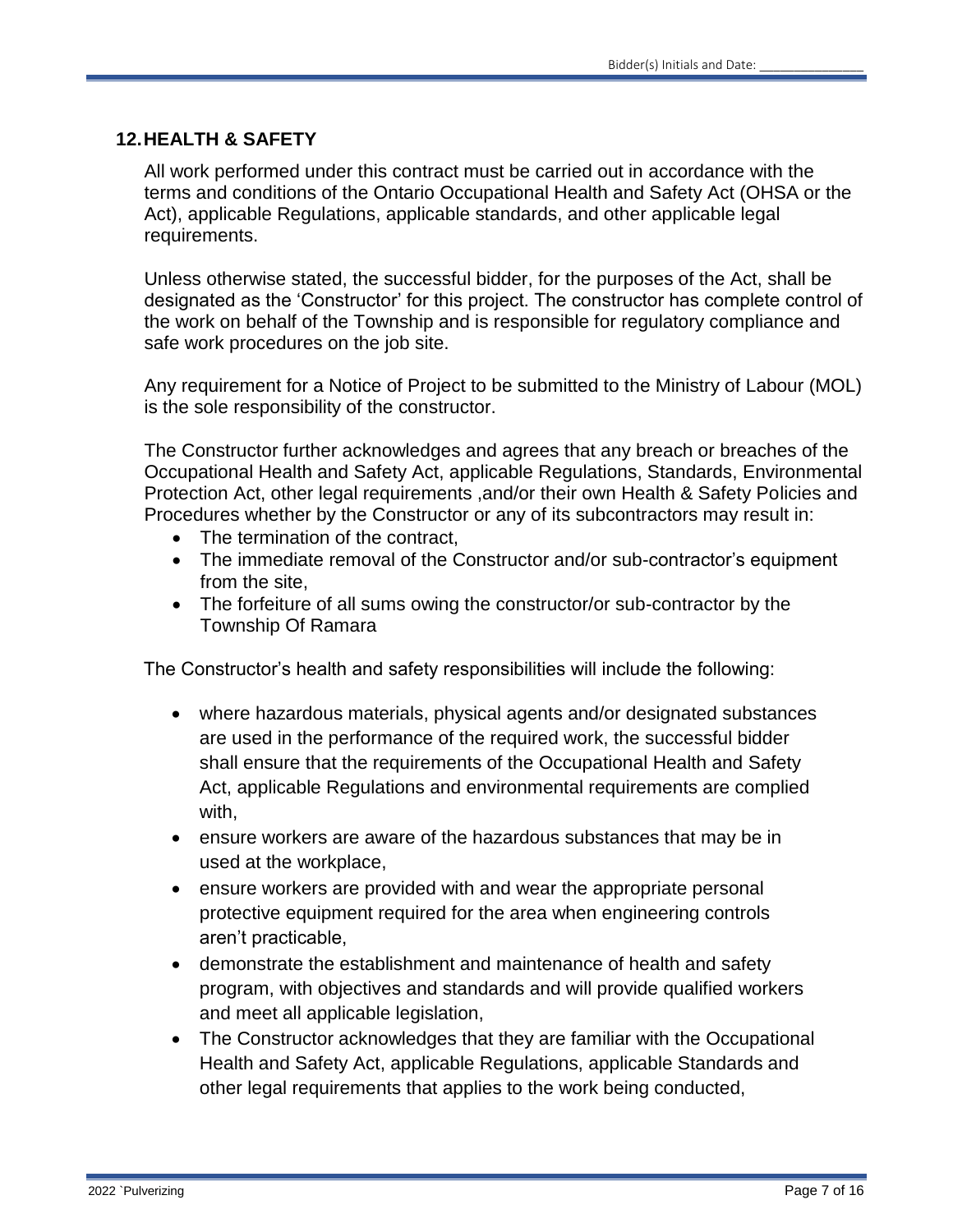- The Contractor covenants and agrees to observe strictly and faithfully the provisions of the Occupational Health and Safety Act, applicable Regulations, and rules circulated there under together with the Constructor's Health and Safety Policies and Procedures.
- The Constructor agrees to indemnify and save the Township of Ramara harmless for damages or fines arising from any breach or breaches of the said Occupational Health and Safety Act and other applicable legal requirements.
- The Constructor agrees to have a competent supervisor on site at all times when work is in progress, and that this supervisor enforces safe work practices.
- The Constructor shall allow access to the work site on demand to representatives of the Township of Ramara to inspect work sites.
- The Constructor agrees that any damages or fines that may be assessed against the Township of Ramara by reason of a breach or breaches of the Occupational Health and Safety Act and applicable Regulations by the Constructor or any of its sub-contractors will entitle the Township of Ramara to off-set the damages so assessed against any monies that the Township of Ramara may from time to time owe the Constructor under this contract or under any other contract whatsoever.
- Where any portion of the work or services in this Contract is contracted to a sub-contractor, the Constructor agrees that the provisions of this section will apply to the subcontractor and the Constructor will enforce said provisions.
- The Township of Ramara may consider previous OHSA violations as grounds for rejection and the Township of Ramara may terminate any contract arising from this document if the Bidder is continuously in violation of OHSA requirements.

Proof of the above may be required by the Township at any time from tendering to project completion.

# **13.ASSIGNMENT OF CONTRACT**

The successful Bidder(s) shall not assign transfer, convoy, sublet or otherwise dispose of this contract or his/her right, title or interest therein, or his/her power to execute such contract, to any other person, company or City, without the previous consent, in writing, of the Township's officials, which consent shall not be unreasonably withheld.

# **14.SPECIFICATIONS**

- Lakeshore Drive Con 1 to Con A 9,770 SqM
- Lake Ave Beaver Trail to Poplar 4,560 SqM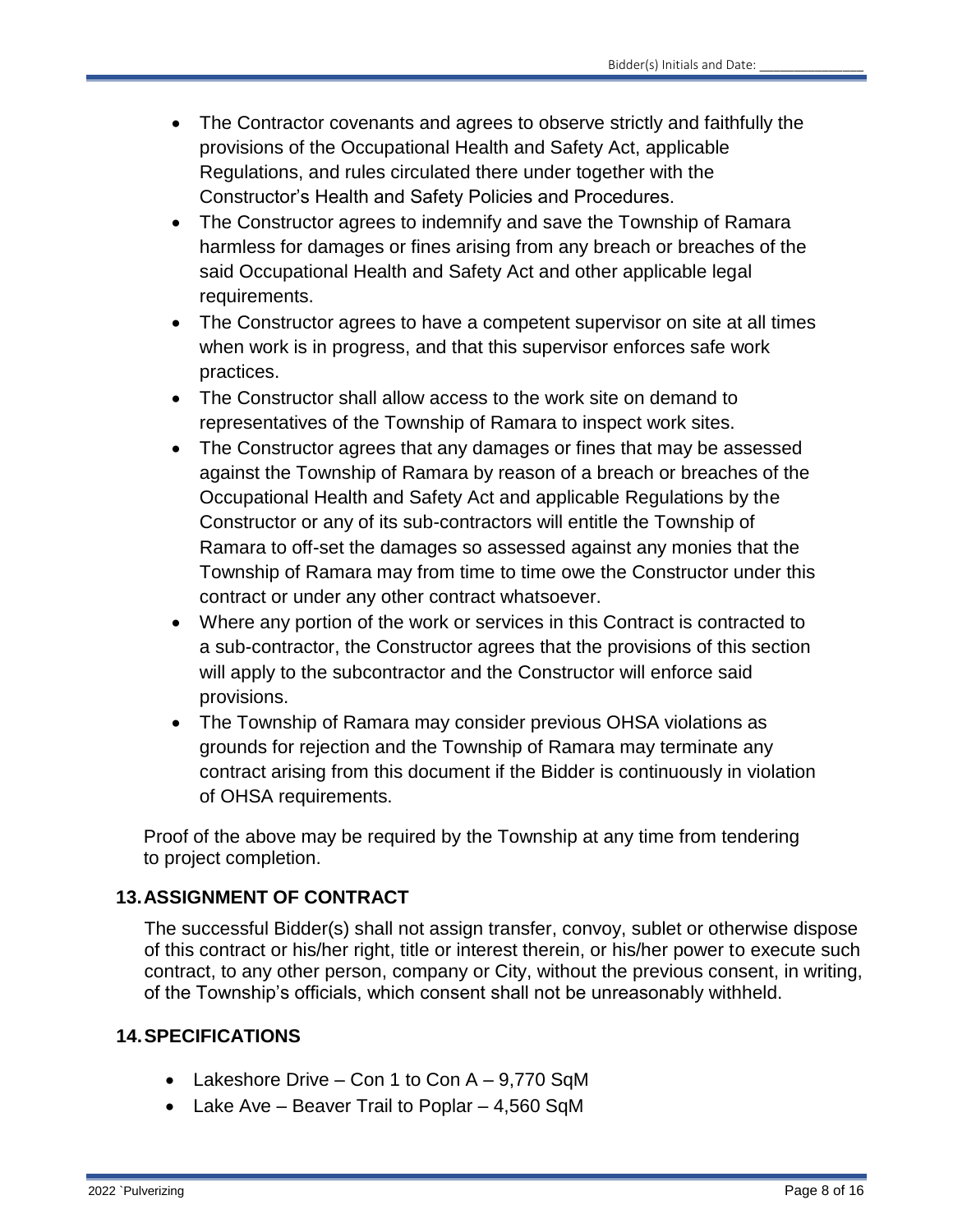- Ellen St Creighton St to Wellington 1,540 SqM
- Paget Street Creighton St to Wellington 1,680SqM
- Oakridge Drive County Road 169 to East 700 M 4,850 SqM
- a. All roadways to be pulverized to a minimum depth of 150mm.
- b. The bituminous pavement shall be reclaimed in its entirety, existing asphalt depths and types are a double Surface Treatment – with a maximum thickness of 25 mm.
- c. The pulverizer machine will have to be floated between roads.
- d. The Township will supply a grader and Roller to follow the pulverizer to grade and compact the surface, Once the surface has been pulverized the traffic control crew does not have to stay with the grader.

### **15.COMPLETION**

The work shall be scheduled to be completed by July 29th, 2022.

### **16.DAMAGE BY VEHICLES AND OTHER EQUIPMENT**

If at any time, in the opinion of the Manager of Municipal Works or her designate, damage is being done or is likely to be done to any highway or any improvement thereon, other than such portions as are part of the work by the Contractor's vehicles or other equipment whether licensed or unlicensed, the contractor shall, on the direction of the Manager of Municipal Works and at the Contractor's own expense, make changes in or substitutions for such vehicles or other equipment or shall alter loadings or shall in some other manor remove the cause of such damage to the satisfaction of the Manager of Municipal Works, including re-routing haul routes.

# **17.LOADING OF MOTOR VEHICLES**

Where a vehicle is hauling material for the use on the specified work, in whole or in part upon a public highway and where motor vehicle registration is required for such vehicle, the contractor shall not cause or permit such vehicle to be loaded beyond its legal limit as specified in the Highway Traffic Act, whether such vehicle is registered in the name if the contractor or otherwise.

#### **18.AWARD OF QUOTATION**

The award of the tender will take the following into consideration:

- a. Expertise;
- b. Access to equipment possessing the required safety devices to conform to all regulations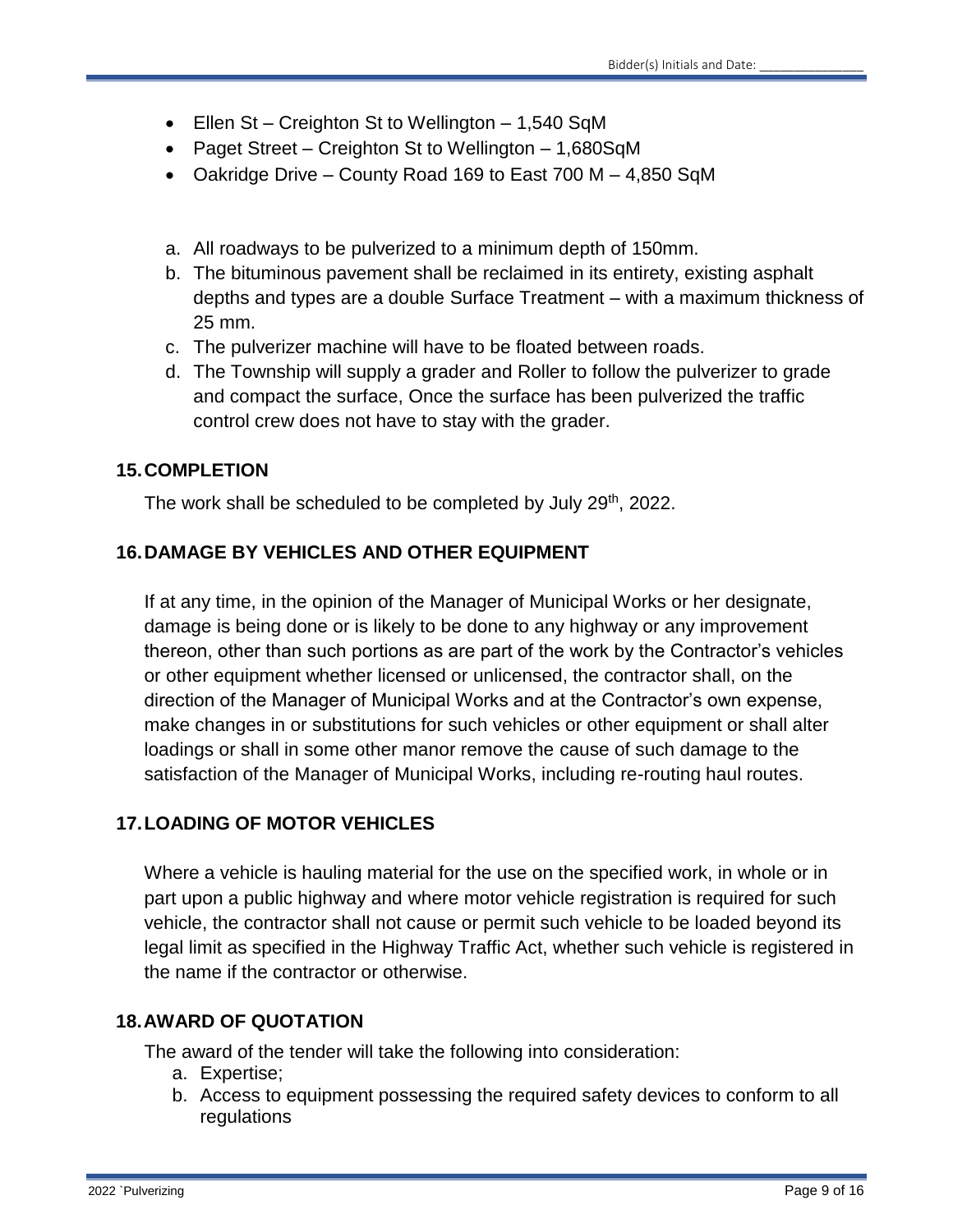- c. Availability;
- d. Reliability;
- e. Past Performance; and,
- f. Price.

### **19.HIGHWAY TRAFFIC ACT**

The Bidder(s) of any equipment being used under hire by the Township shall be responsible to ensure the equipment is in full compliance of all statues of the Highway Traffic Act, R.S.O. 1990.

#### **20.PRICING AND PAYMENT**

Payment at the quoted price shall be paid upon submission of invoice after completion.

#### **21.HOURS OF WORK**

The Contractor will be allowed to carry out operations only during daylight hours between 7:00 a.m. and 5:00 p.m.., Monday through Thursday, except Statutory or Civic Holidays, unless otherwise approved or directed by the Manager of Municipal Works.

#### **22.TERM OF QUOTATION**

The term of this quotation will be for the 2022 Roads Program.

#### **23.QUALIFICATIONS**

The successful Bidder shall be a company of recognized standing at least five (5) years' experience in this type of work and have the necessary equipment and skilled labor to carry out the work adequately.

#### **24.CONDITIONS**

It is agreed that the quoted quantities are estimated only and may be increased or decreased by the Township without alteration of the quoted price by 20 % of the total bid. Actual roads to be completed may change.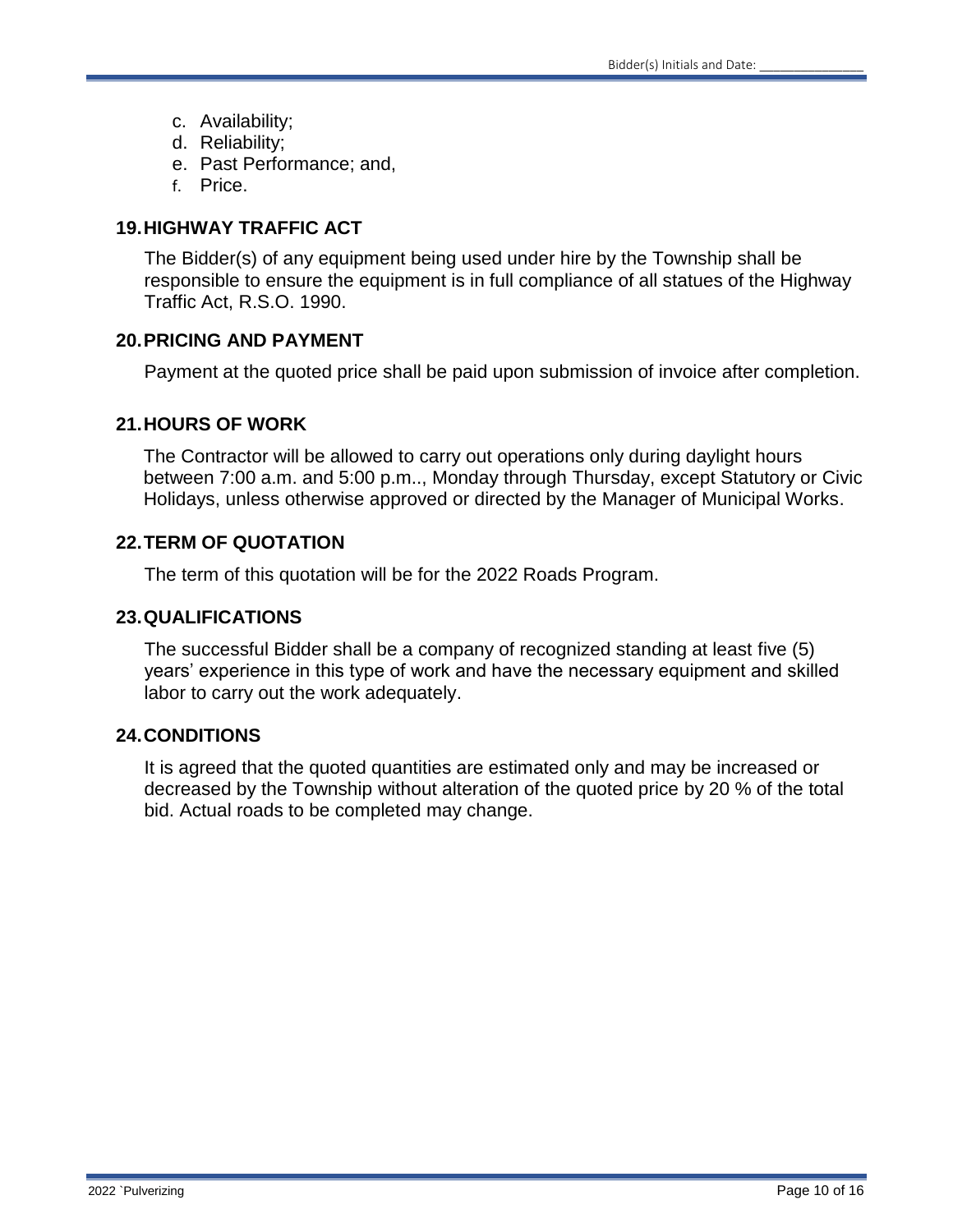# **25.SUBMISSION FORMAT & CONTENTS**

#### **25.1 GENERAL FORMAT OF SUBMISSION**

The Township **will not** accept any other format of the schedule I items Prices other than that provided within this Request for Quotation. Schedule I items and Prices are to be completed **in full** as provided in this document with no modifications, additions or deletions. **Failure to complete Schedule I as stipulated may result in disqualification of the bid submission.**

#### **25.2 CONTENTS OF SUBMISSION**

The Request for Quotation response submission should include the following information only and shall be submitted in the same sequence provided:

- **I. Completed Bidder Information Form**
- **II. Provide all mandatory information as requested within Schedule I**
- **III. Ensure Schedule I is initialed and dated**
- **IV. Completed Schedule II – Ability and Experience Form.**
- **V. Health and Safety:**
	- **a.** Provide a current and valid certificate of clearance from WSIB
	- **b.** Provide a current MSDS Sheet for all products quoted
- **VI. Provide a completed Declaration of Accessibility Compliance form.**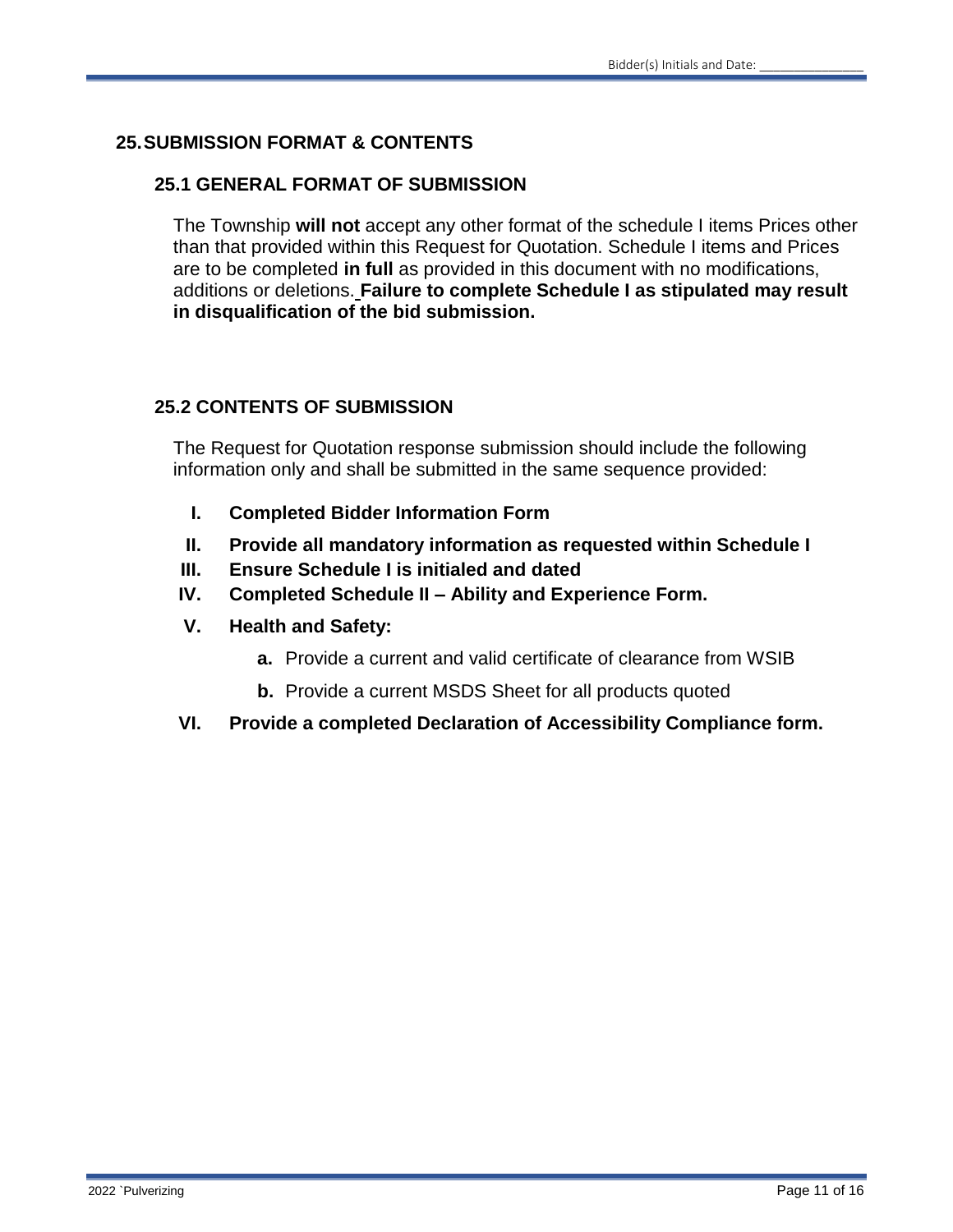**i. TENDER DOCUMENTS**

# **QUOTATION FORM**

# **THE CORPORATION OF THE TOWNSHIP OF RAMARA**

# **Pulverizing**

# **DOCUMENTS TO BE ENCLOSED WITH THIS FORM INCLUDING BUT NOT LIMITED TO:**

- o **Complete Tender Package (Page 1 – 16)**
- o **Bidder Information Form**
- o **Schedule I – Items and Prices**
- o **Schedule II – Ability and Experience Form**
- o **Declaration of Accessibility Compliance Form**
- o **Health & Safety Information**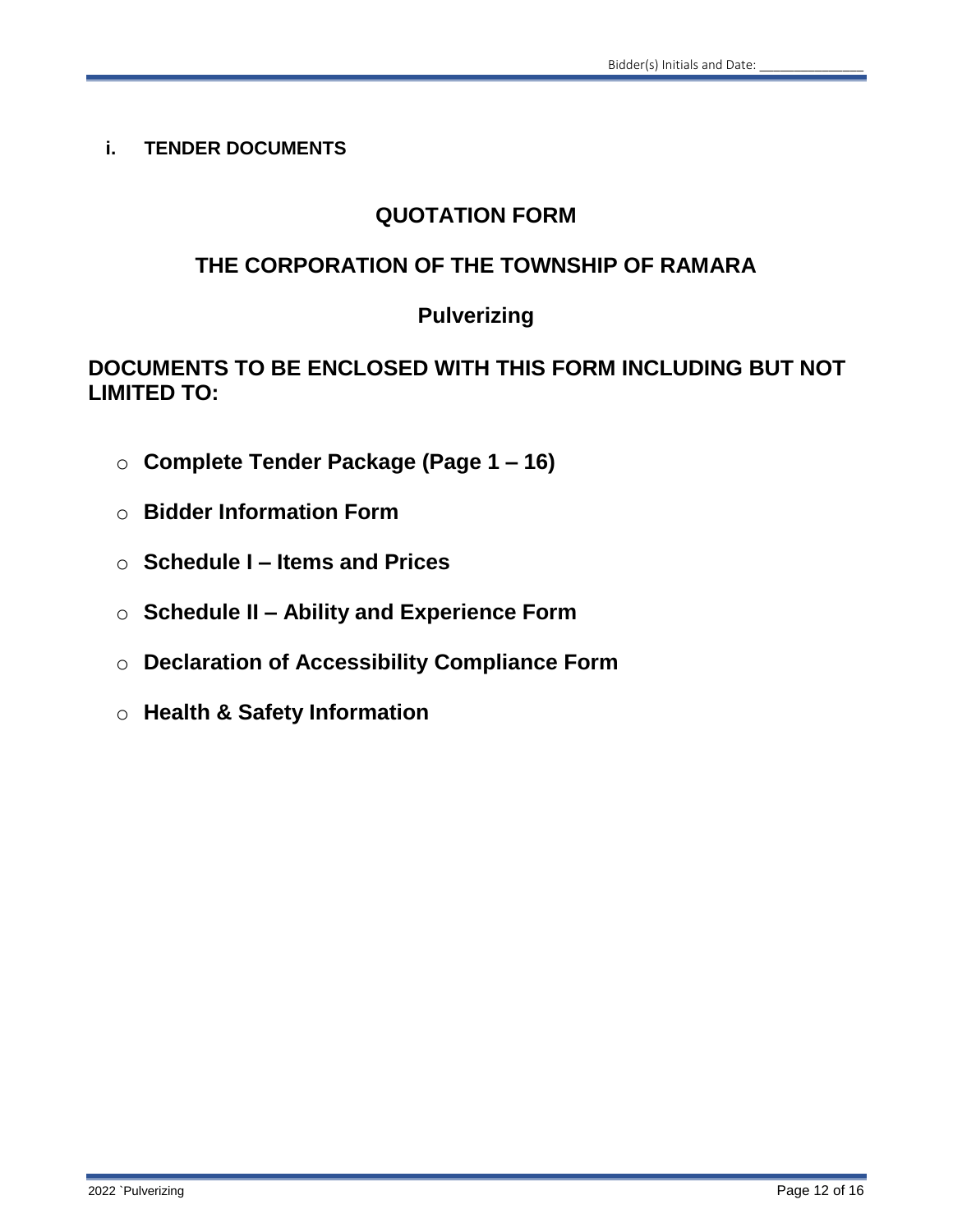#### **BIDDER INFORMATION FORM**

#### **BIDDERS MUST COMPLETE THIS FORM AND INCLUDE WITH THEIR SUBMISSION PLEASE ENSURE ALL INFORMATION IS LEGIBLE.**

| <b>Company Name</b>                               |  |
|---------------------------------------------------|--|
| <b>Bidder's Main Contact</b><br><b>Individual</b> |  |
| <b>Address (Including postal</b><br>code)         |  |
| <b>Office Phone #</b>                             |  |
| <b>Toll Free#</b>                                 |  |
| Cellular#                                         |  |
| Fax#                                              |  |
| <b>E-Mail Address</b>                             |  |
| <b>Website</b>                                    |  |
| <b>HST Account #</b>                              |  |

**I CERTIFY THAT ALL PRICES IN SCHEDULE I CONSTITUTE THE OFFICAL QUOTATION BID**

**(PRINT)**

| <b>AUTHORIZED SIGNATURE:</b> |
|------------------------------|
|------------------------------|

**DATE: \_\_\_\_\_\_\_\_\_\_\_\_\_\_\_\_\_\_\_\_\_\_\_\_\_\_\_\_\_\_\_\_\_\_\_\_\_\_\_\_\_\_\_\_\_\_\_\_\_\_\_\_\_\_\_\_\_\_\_\_\_\_\_\_\_\_\_**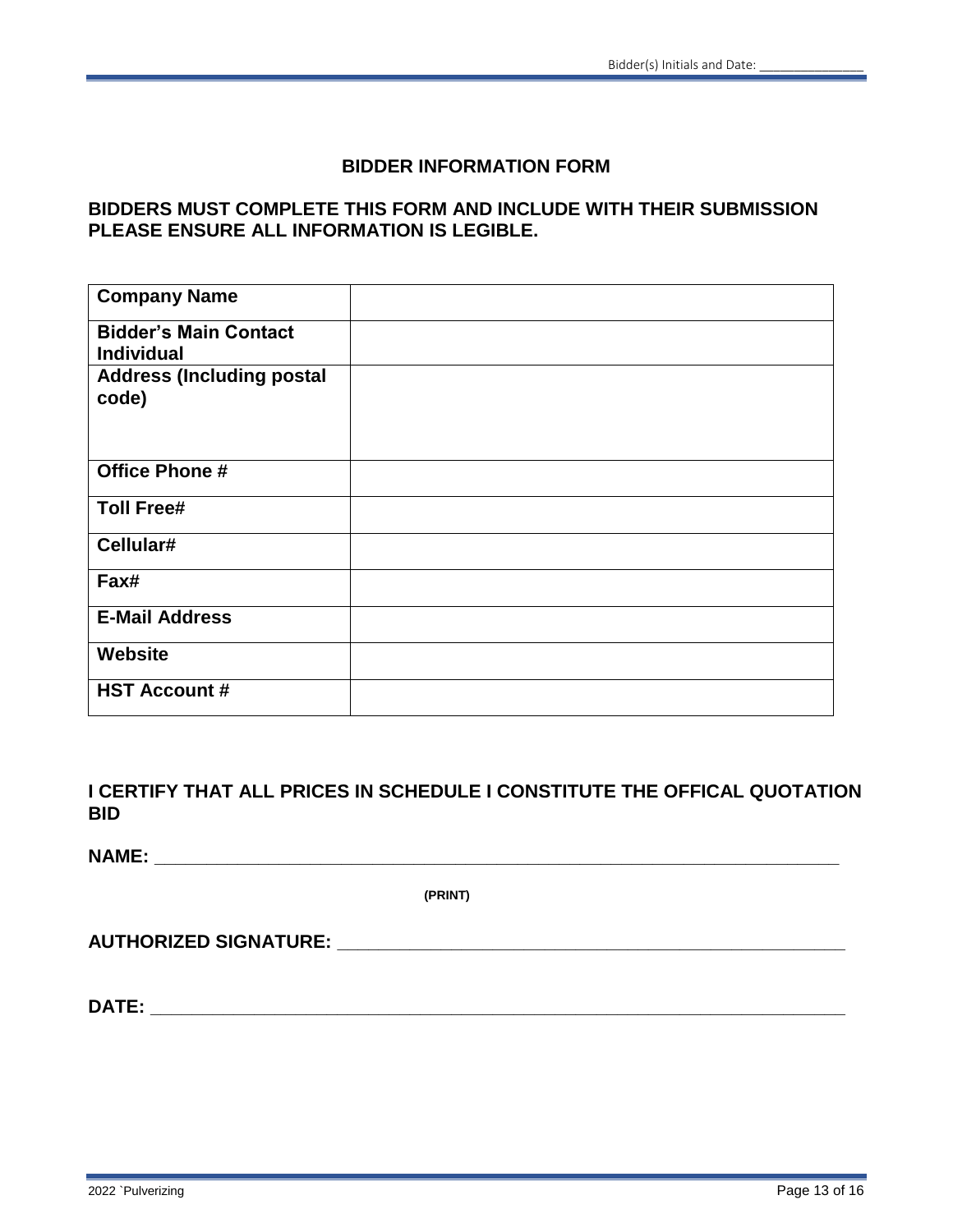### **SCHEDULE I – ITEMS AND PRICES**

#### Any modifications of this form will result in the bid being disqualified. This form must be completed in full.

| <b>Item</b>   | Location               | <b>Estimated</b><br><b>Quantities</b> | <b>Unit Price</b> | <b>Extended Price</b> |
|---------------|------------------------|---------------------------------------|-------------------|-----------------------|
|               | <b>Lakeshore Drive</b> | 9,770 SqM                             | $\mathbb{S}$      |                       |
| $\mathcal{P}$ | Lake Ave               | 4,560 SqM                             | \$                |                       |
| 3             | Ellen St               | 1,540 SqM                             | \$.               |                       |
|               | <b>Paget Street</b>    | 1,680 SqM                             | S                 |                       |
| 5             | Oakridge Drive         | 4,850 SqM                             |                   |                       |

NOTE: A float move will be required to get to and from each location.

Sub Total \$ \_\_\_\_\_\_\_\_\_\_\_\_\_\_\_\_\_\_\_\_\_\_\_\_\_\_\_\_\_\_

13% HST  $\quad \text{\AA}$ 

TOTAL \$

TENDER GRAND TOTAL IN WRITING \$\_\_\_\_\_\_\_\_\_\_\_\_\_\_\_\_\_\_\_\_\_\_\_\_\_\_\_\_\_\_\_\_\_\_\_\_\_\_\_\_\_\_\_\_\_\_\_.

Certified Cheque or Bond in the amount of \$ \_\_\_\_\_\_\_\_\_\_\_\_\_\_\_\_\_\_\_\_\_\_\_\_\_\_\_\_\_\_\_\_\_\_\_is herewith enclosed.

Quotation price shall be good until \_\_\_\_\_\_\_\_\_\_\_\_\_\_\_, 2022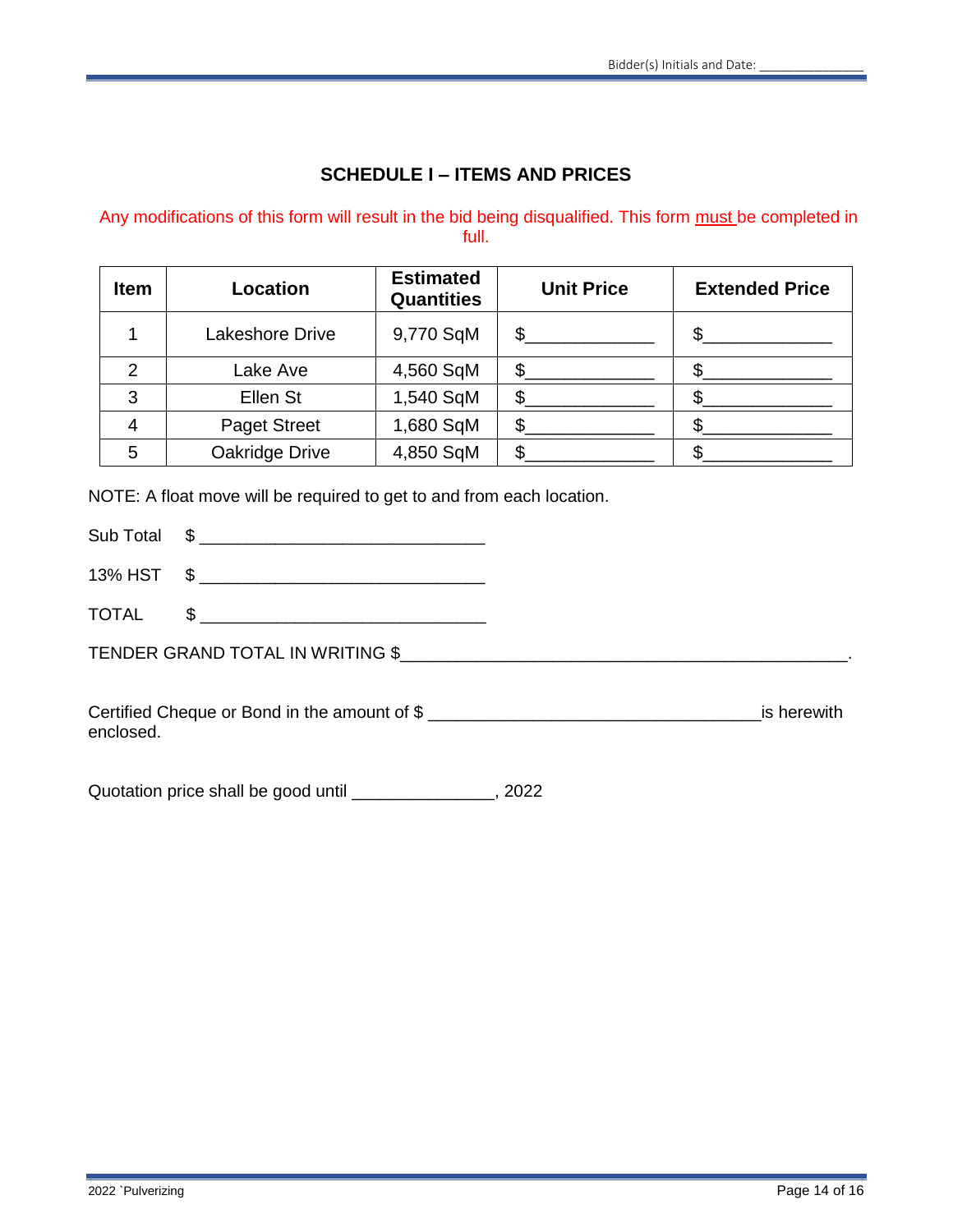# **SCHEDULE II – ABILITY AND EXPERIENCE FORM**

The Bidder shall provide below three (3) separate Customers **other than the Township**  having purchased a similar size and design of goods and/or services as specified herein for a previous three (3) year period from the issuance of this document.

| <b>REFRENCE #1</b>                                                 |  |
|--------------------------------------------------------------------|--|
| Customer                                                           |  |
| <b>Contact Name</b><br><b>Phone Number</b><br><b>Email Address</b> |  |
| Date of Purchase                                                   |  |
| Description of Goods or<br><b>Services Provided</b>                |  |
| <b>REFRENCE #2</b>                                                 |  |
| Customer                                                           |  |
| <b>Contact Name</b><br><b>Phone Number</b><br><b>Email Address</b> |  |
| Date of Purchase                                                   |  |
| Description of Goods or<br><b>Services Provided</b>                |  |
| <b>REFRENCE #3</b>                                                 |  |
| Customer                                                           |  |
| <b>Contact Name</b><br><b>Phone Number</b><br><b>Email Address</b> |  |
| Date of Purchase                                                   |  |
| Description of Goods or<br><b>Services Provided</b>                |  |

# **REFERENCE RELEASE FORM**

I\_\_\_\_\_\_\_\_\_\_\_\_\_\_\_\_\_\_\_\_\_\_\_\_\_\_\_\_\_\_\_\_\_\_\_\_\_ (authorised signatory for the submitting firm) authorize the Township to contact the person and/or organization listed on the ABILITY & EXPERIENCE FORM, for the purpose of obtaining information relating to the bidder

The Township reserves the right to call references if in its sole discretion finds a need to do so, and reserves the right to check other references other than listed herein.